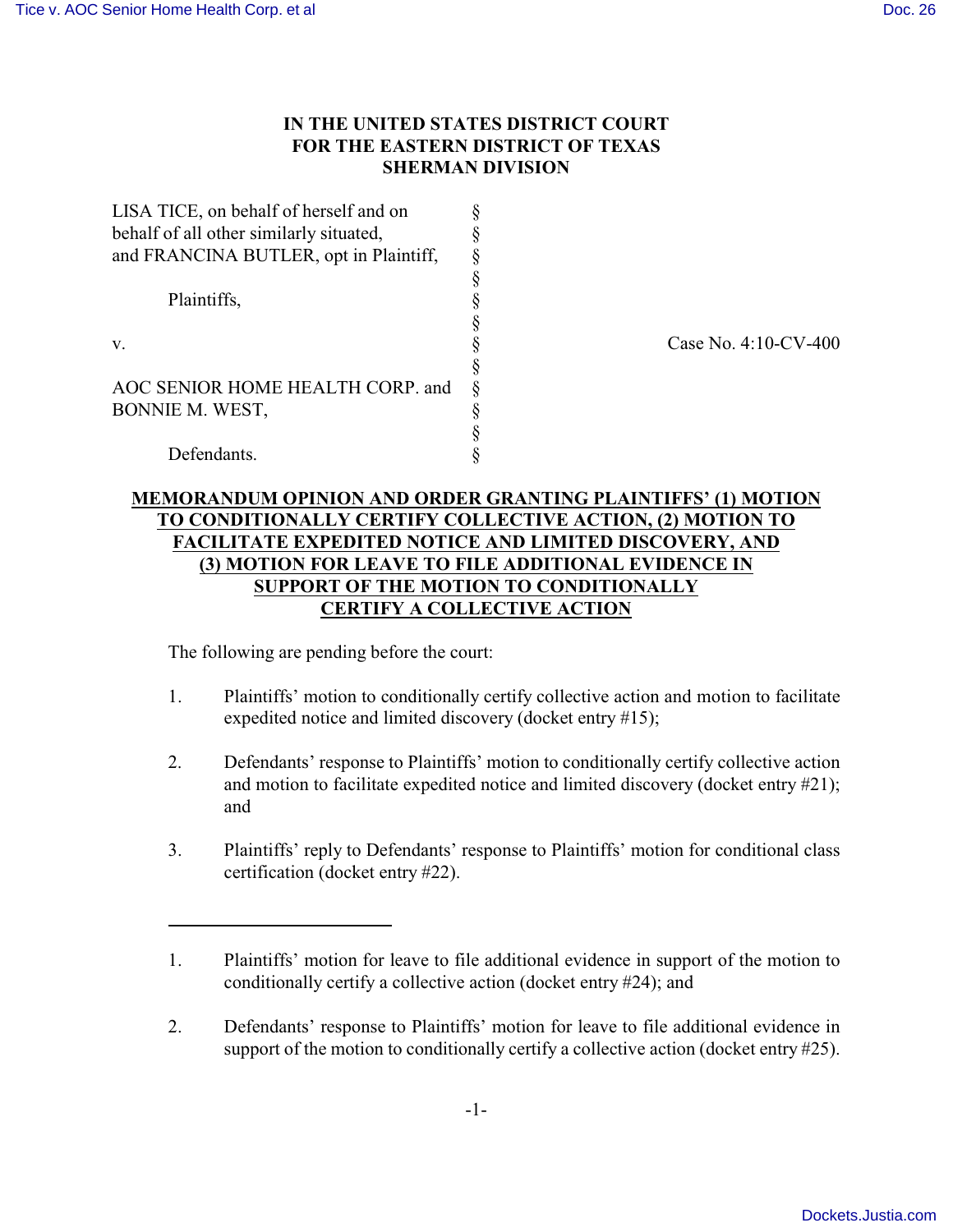Having considered the Plaintiffs' motions and the responsive briefing thereto, the court finds that the motions should be granted.

### **BACKGROUND**

This lawsuit was filed pursuant to the Fair Labor Standards Act (FLSA), 29 U.S.C. § 201 *et*

*seq*. The Plaintiffs allege that the Defendants failed to pay them and other similarly situated

employees for overtime work.

l

The facts, according to the Plaintiffs' first amended original complaint, are as follows:

4.1 Plaintiff Lisa Tice is a former employee of Defendant AOC who worked as a Licensed Vocational Nurse ("LVN") for AOC. Plaintiff was employed by AOC from March or April 2008 until June 2010.

4.2 At all times during her employment with AOC, Lisa Tice was a Licensed Vocational Nurse. During her employment with AOC and on behalf of AOC, Lisa Tice performed services for patients that she could not have performed if she did not have a license as a vocational nurse. AOC was paid by Medicaid for the services Lisa Tice and the proposed putative class performed. For both named Plaintiffs and the proposed putative class, Medicaid required that AOC hire licensed LVN and RN nurses to care for the patients.

4.3 Likewise, over the past three years, other LVNs have performed services for patients on behalf of AOC that they could not have performed if they did not have a license as a vocational nurse. Furthermore, over the past three years, RNs performed services for patients on behalf of AOC that they could not have performed if they did not have a nursing license.

4.4 Near the beginning of her employment, Lisa Tice was given a form to sign regarding her pay and the payment of overtime. The document indicated (1) that her "base rate" was \$15 an hour, (2) that her "pay rate" was \$25 an hour, and (3) that her overtime rate was \$25 an hour. Lisa Tice signed the "pay rate agreement."

4.5 Throughout her employment, Lisa Tice was paid \$25 an hour for all hours worked. All of Plaintiff's pay-stubs indicate that she was paid \$25 an hour for all hours worked, including hours worked in excess of 40 hours per week. Defendants currently falsely claim that this was a "mistake."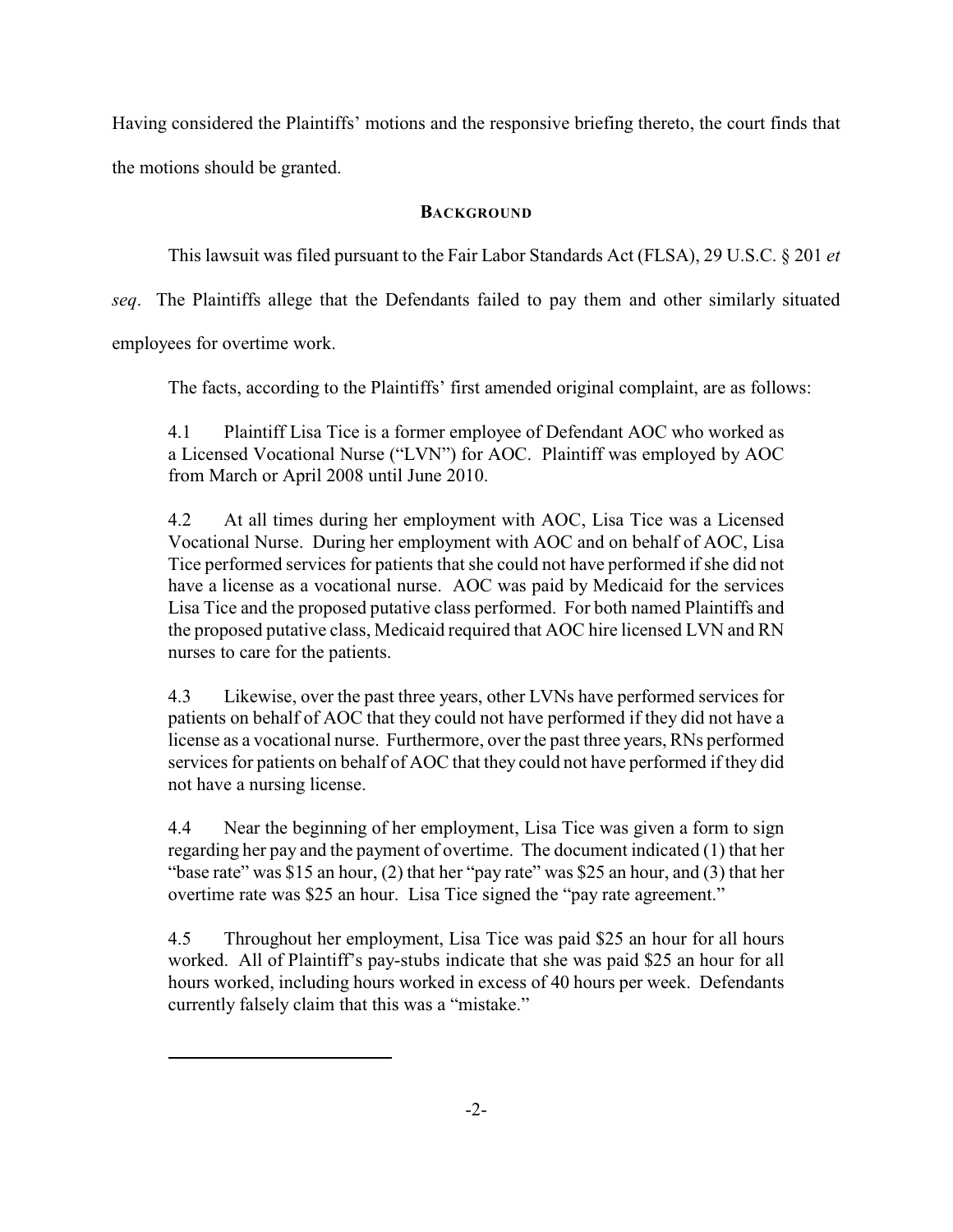4.8 Plaintiff Lisa Tice's pay-stubs indicate that she was paid by "Angels of Care Pediatric Home Health." Her pay-stubs further indicate that she often worked in excess of 40 hours per week and was paid \$25 an hour for all those hours worked. Her pay-stubs further indicate that she was paid "Ot Wages" at the same hourly rate as "Rg Wages."

4.9 Plaintiffs and the proposed putative class were compensated on an hourly basis and were not paid a salary.

4.10 Plaintiff Francina Butler is a current employee of Defendant AOC who works as a Licensed Vocational Nurse ("LVN") for AOC. Plaintiff was employed by AOC starting October, 2007.

4.11 At all times during her employment with AOC, Francina Butler was a Licensed Vocational Nurse. During her employment with AOC and on behalf of AOC, Francina Butler performed services for patients that she could not have performed if she did not have a license as a vocational nurse. AOC was paid by Medicaid for the services Francina Butler performed.

4.12 Near the beginning of her employment, Francina Butler was given a form to sign regarding her pay and the payment of overtime. Francina Butler signed the "pay rate agreement." This document is currently in the possession of Defendants who to date and with the exception of Lisa Tice, have refused to turn over these "pay rate agreements" signed by its employees in discovery.

4.13 Throughout most of her employment and until recently in November 2010, Francina Butler was paid the same hourly rate for all hours worked no matter how many hours a week she worked. During the years of 2008 and 2009, Francina Butler was typically paid \$25 an hour for all hours worked and Francina Butler often worked in excess of 40 hours per week. During the year 2010, staring in July 2010 and ending in November 2010, Francina Butler was paid \$20 an hour for all hours worked, including hours worked in excess of 40 hours per week.

4.14 Plaintiff Francina Butler's pay-stubs indicate that she was paid by "Angels of Care Pediatric Home Health." Her pay-stubs further indicate that she often worked in excess of 40 hours per week and was paid [the] same rate for all those hours worked. Her pay-stubs further indicate that she was paid "Ot Wages" at the same hourly rate as "Rg Wages."

4.15 Plaintiff Francina Butler was compensated on an hourly basis and was not paid a salary.

l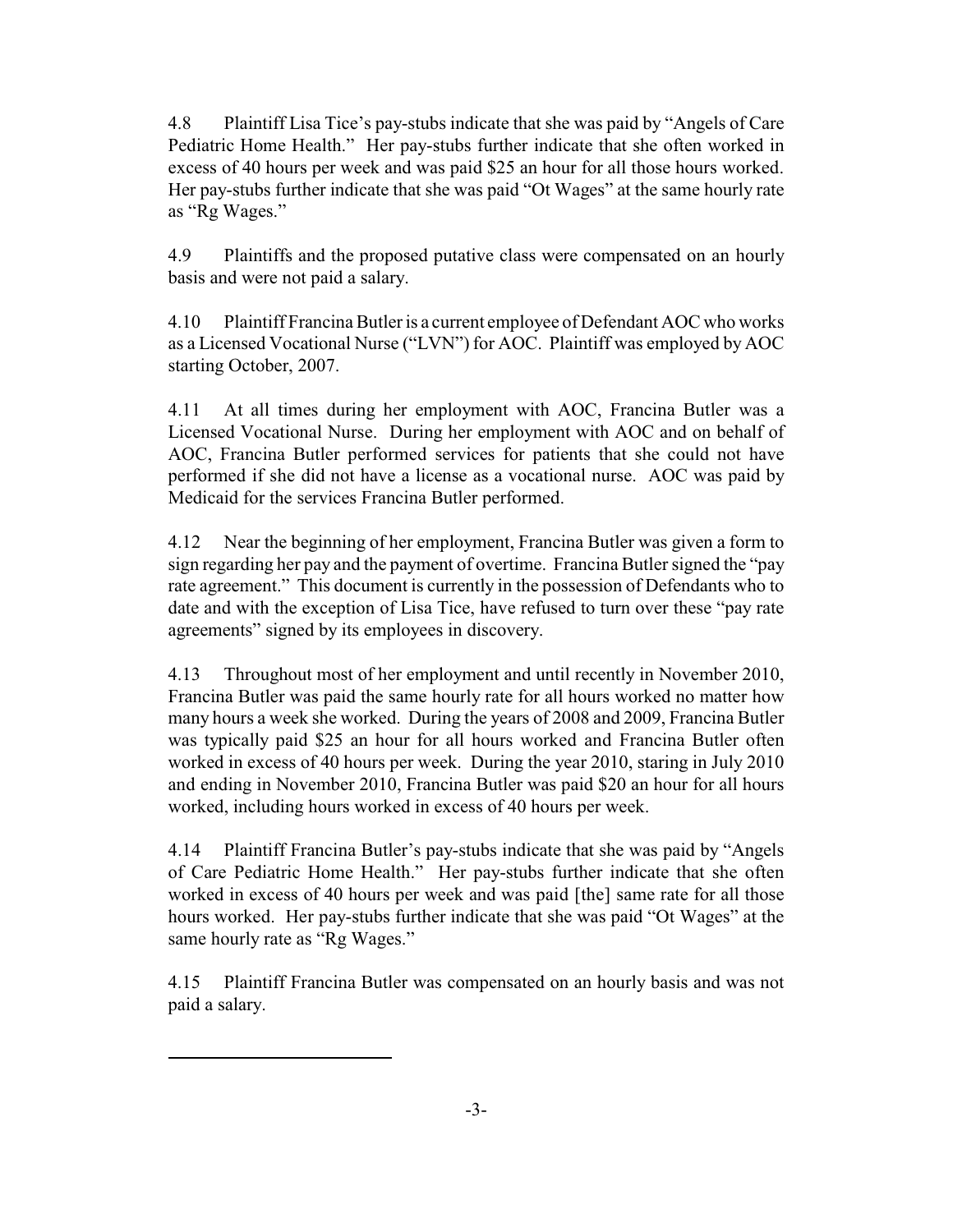4.17 AOC claims that it has a corporate policy of paying all of its LVN and RN employees overtime wages of time and a half. While that may or may not be the stated policy, in reality most, if not all of AOC's nurses are not paid overtime of time and a half. In actuality, over the last three years the vast majority of its LVN and RN employees have been paid the same rate of pay for all hours worked no matter how many hours they work a week. While the amount of that rate of pay can vary depending on the nurse and the assignment, no matter how many hours worked, the vast majority, if not all, of LVN and RN employees of AOC have been paid that same rate of pay for all hours worked, including hours worked in excess of 40 hours per week.

4.18 Based on the testimony of a corporate representative of AOC, the amount of LVN and RN nurses over the last three years who have not been paid time and a half for hours worked in excess of 40 hours per week is in excess of 700 nurses.

PL. FIRST AMD. ORIG. COMPL., pp. 3-6.

On August 9, 2010, Plaintiff Tice filed her original complaint. On February 9, 2011, the Plaintiffs filed their first amended original complaint. On the same date, the Plaintiffs filed their motion to conditionally certify collective action and motion to facilitate expedited notice and limited discovery. In support of their motion to conditionally certify collective action, the Plaintiffs attached their own declarations, alleging that they were not paid overtime wages for their work in excess of 40 hours per week. Additionally, on July 8, 2011, the Plaintiffs moved for leave to file additional evidence in support of the motion to conditionally certify a collective action (docket entry #24). The Plaintiffs attached the declaration of a former employee of the Defendants, Kristi Gaskill ("Gaskill"). Gaskill was employed by the Defendants as an LVN. According to Gaskill's declaration, she, too, was not paid overtime wages for work performed in excess of 40 hours per week. The court hereby **GRANTS** the Plaintiffs' motion for leave to file additional evidence in support of the motion to conditionally certify a collective action (docket entry #24).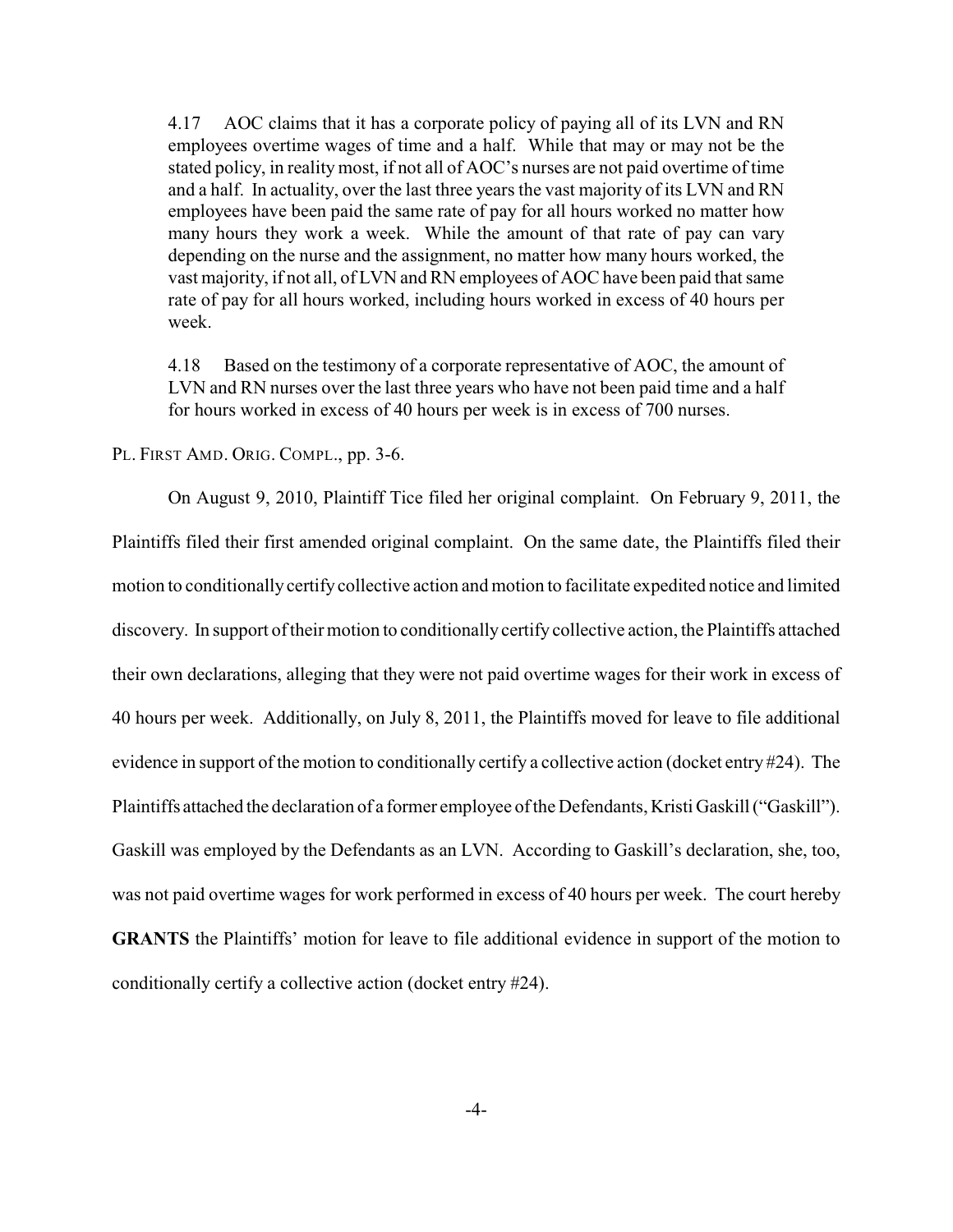#### **LEGAL STANDARD**

The FLSA provides that an action may be brought against an employer for violating § 206 or § 207 of the Act "by any one or more employees for and in behalf of himself or themselves and other employees similarly situated." 29 U.S.C. § 216(b). Courts refer to this type of action as an FLSA "collective action." A collective action under § 216(b) is akin to a class action under Rule 23 of the Federal Rules of Civil Procedure. A key difference between the two, however, is that under § 216(b), absent class members do not share in any recovery (and are not bound by the judgment) unless they voluntarily opt into the collective action.

Under § 216(b), district courts have the discretionary power to conditionally certify collective actions and authorize notice to potential class members. *Sedtal v. Genuine Parts Co.*, 2009 WL 2216593, \*2 (E.D. Tex. 2009). The Fifth Circuit has acknowledged two approaches that a district court may take when deciding whether to certify collective actions and authorize notice: (1) the *Lusardi* two-stage approach; and (2) the *Shushan* "spurious class action" approach. *Mooney v. Aramco Services Co.*, 54 F.3d 1207, 1213-14 (5th Cir. 1995), citing *Lusardi v. Xerox Corp.*, 118 F.R.D. 351 (D. N.J. 1987) and *Shushan v. University of Colorado*, 132 F.R.D. 263 (D. Colo. 1990). The *Lusardi* two-stage approach is the prevailing standard among federal courts, *Sedtal*, 2009 WL 2216593 at \*2, and is the standard most frequently used by this court. *See, e.g.*, *Sedtal*, 2009 WL 2216593; *Beall v. Tyler Technologies, Inc.*, 2009 WL 1766141 (E.D. Tex. 2009); *Mims v. Carrier Corp.*, 2008 WL 906335 (E.D. Tex. 2008). Consequently, the court will apply the *Lusardi* two-stage approach in this case.

Under the *Lusardi* approach, certification for a collective action under § 216(b) is divided into two stages: (1) the notice stage; and (2) the merits stage. *Mooney*, 54 F.3d at 1213-14. In the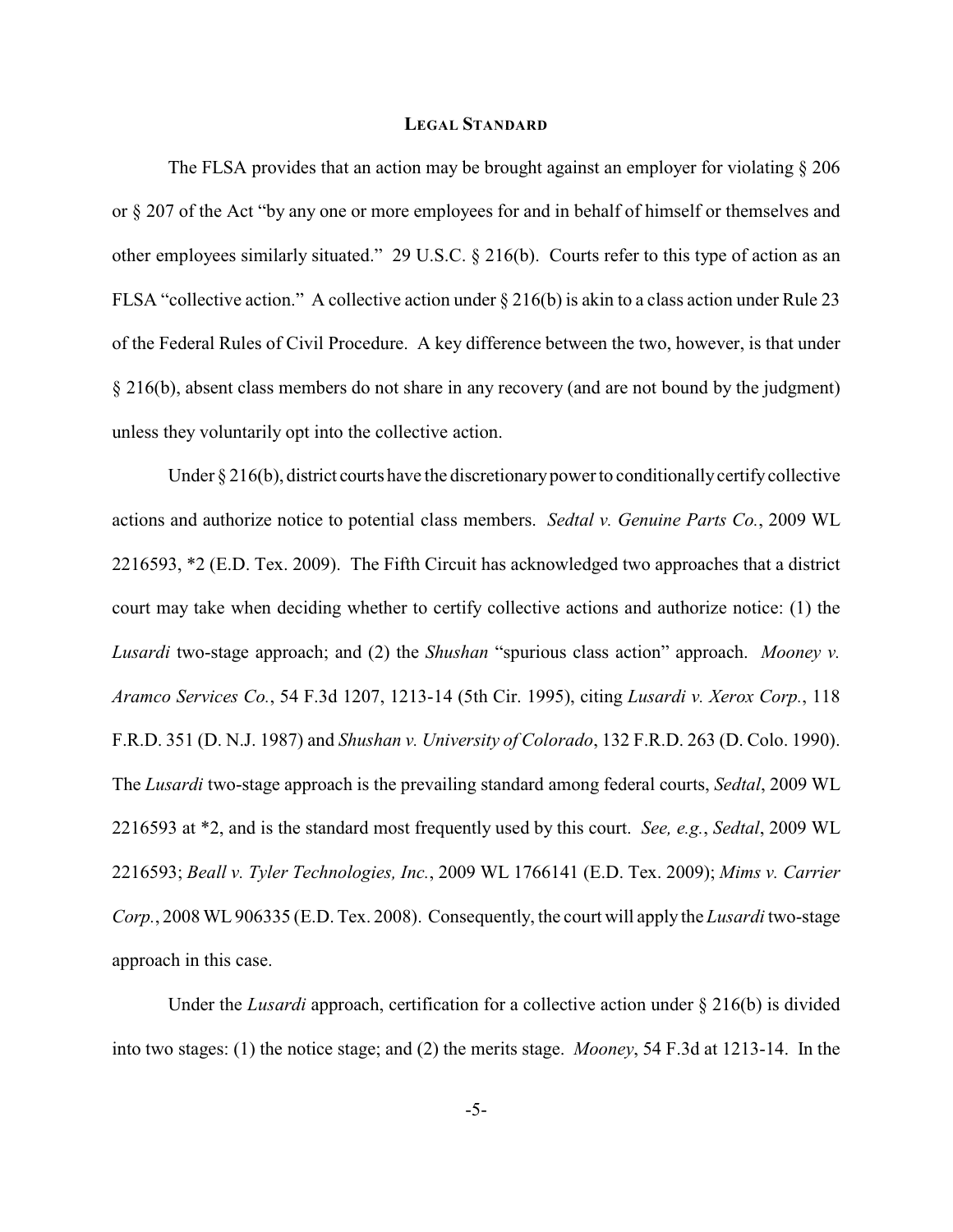notice stage, a district court makes a decision, based on the pleadings and any affidavits, whether to "conditionally" certify the collective action and authorize notice to potential class members. *Id*. The certification at this stage is only "conditional" because the court may later choose, under the merits stage, to "decertify" the collective action upon a showing that the case lacks merit for collective action, i.e. the plaintiffs are not "similarly situated" under § 216(b). *Id*. at 1214. The merits stage typically occurs after discovery is mostly complete and upon motion by the defendant. *Id*.

This case is in the first stage under *Lusardi*. Under the first stage, the plaintiff bears the burden of presenting preliminary facts showing that a similarly situated group of potential plaintiffs exists. *Mims*, 2008 WL 906335 at \*3. Because a motion for conditional certification usually occurs early in the case and, thus, the court has minimal evidence before it, the determination is made using a fairly lenient standard requiring nothing more than substantial allegations that the putative class members were victims of a single decision, policy or plan. *Mooney*, 54 F.3d at 1214. In addition, the court should satisfy itself that the potential plaintiffs are similarly situated with respect to their job requirements and pay provisions. *Allen v. McWane, Inc.*, 2006 WL 3246531, \*2 (E.D. Tex. 2006). However, a plaintiff need only show that their positions are similar to the potential plaintiffs, not identical. *Id*.

While the preliminary factual showing under the first stage of *Lusardi* is fairly lenient, it still must be based on competent evidence in order to avoid allowing unwarranted litigation. *Mims*, 2008 WL 906335 at  $*3$ . This means, at the very least, that the preliminary factual showing must be based on a personal knowledge of the facts. *Khan v. Cougar Stop, Inc.*, 2007 WL 2777774, \*1 (S.D. Tex. 2007); *Vogt v. Texas Instruments, Inc.*, 2006 WL 4660134, \*3 (N.D. Tex. 2006); *Torres v. CSK Auto, Inc.*, 2003 WL 24330020, \*2 (W.D. Tex. 2003).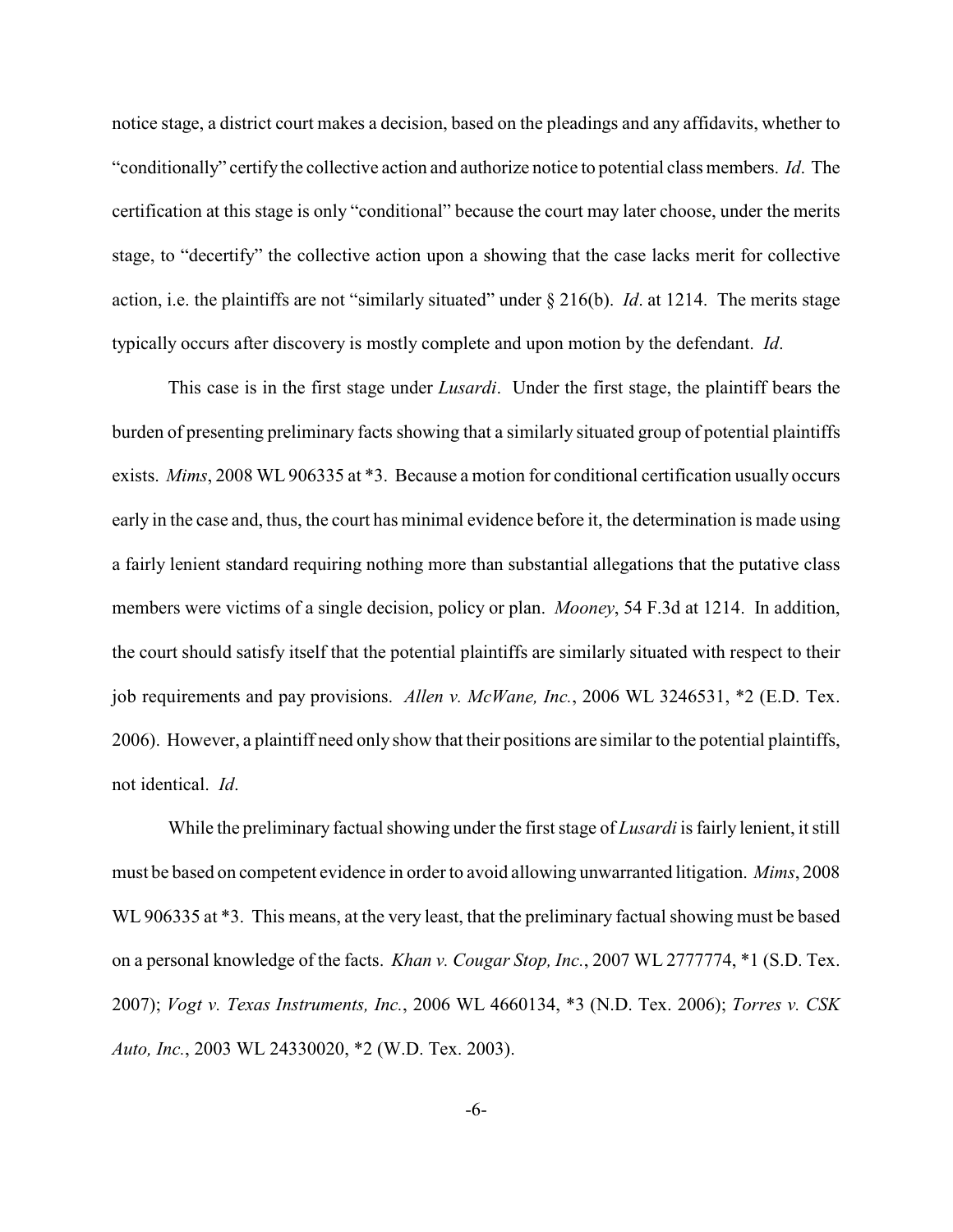The statute of limitations on FLSA claims is generally two years. 29 U.S.C. § 255(a). However, the statute provides a three year limitations period for willful violations. *Id*. The statute of limitations continues to run as to all similarly situated employees until they opt into the collective action. *Hayes v. Laroy Thomas, Inc.*, 2006 WL 1004991, \*7 (E.D. Tex. 2006).

#### **DISCUSSION AND ANALYSIS**

The Defendants argue that the Plaintiffs' motion to conditionally certify collective action should be denied on several grounds. First, the Defendants argue that the Plaintiffs presented only inadmissible hearsay regarding the existence of other aggrieved individuals. Arguably, some of the statements contained within the declarations are hearsay. However, the court disregarded such allegations in shaping its ruling. The court finds that the remaining portions of the declarations relevant to the Plaintiffs' motion for conditional class certification concerning the Defendants' pay practices are based on personal knowledge and, therefore, admissible. The three declarations submitted by the Plaintiffs demonstrate the existence of potential class members.

The Defendants similarly argue that the Plaintiffs failed to identify any potential class members besides themselves. The court disagrees. The Plaintiffs specifically identified Kristi Gaskill as a potential class member. In their amended complaint, the Plaintiffs contend that the class size could exceed 700 nurses. Unlike class actions under Rule 23 of the Federal Rules of Civil Procedure, numerosity is not a requirement for collective action under § 216(b). *Cantu v. Vitol*, 2009 WL 5195918, \*4-5 (S.D. Tex. 2009); *Watson v. Travis Software Corp.* 2008 WL 5068806, \*7-8 (S.D. Tex. 2008).

Next, the Defendants argue that the Plaintiffs failed to show that the other potential class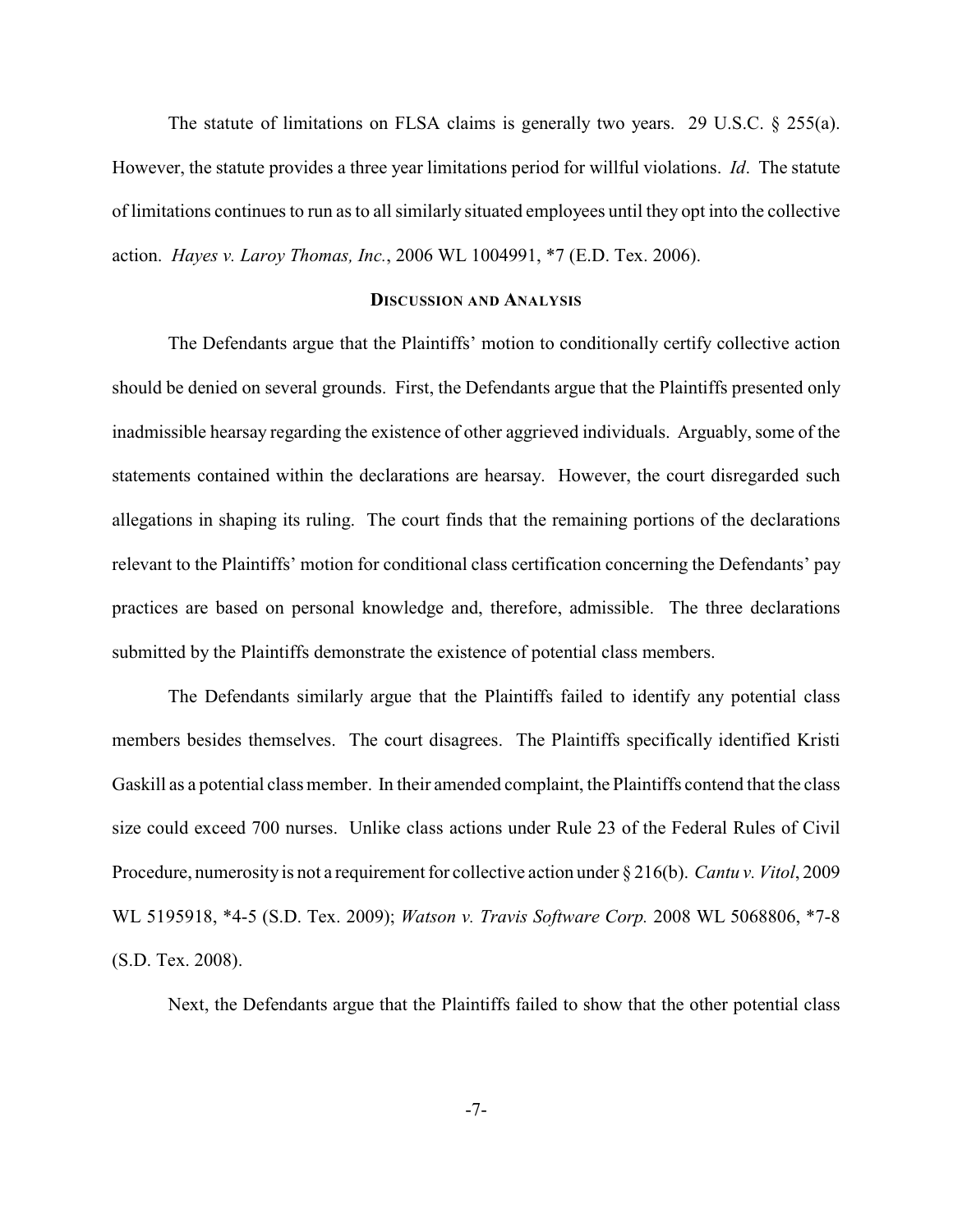members are similarly situated to the Plaintiffs.<sup>1</sup> The Defendants emphasize the potential differences in job duties and work schedules among the nurses. The Defendants' argument, however, is unavailing because it overlooks the lenient standard under *Lusardi* for deciding whether to certify collective actions under § 216(b). Under the first stage of *Lusardi*, the relevant inquiry is whether the potential class members performed the same basic tasks and were subject to the same pay practices. *Allen*, 2006 WL 3246531 at \*3. "The court need not find uniformity in each and every aspect of employment to determine a class of employees are similarly situated [under § 216(b)].'" *Watson*, 2008 WL 5068806 at \*5, quoting *Holbrook v. Smith & Hawken, Ltd.*, 246 F.R.D. 103, 106 (D. Conn. 2007).

Here, the Plaintiffs have sufficiently demonstrated through their own declarations and the declaration of Kristi Gaskill that they shared the same basic job duties and were subject to the same pay practices. They all claim that the Defendants required them to possess an LVN license. They all claim that they primarily provided nursing services to their patients. Such services included administering medications, dealing with ventilators, and dealing with feeding and breathing tubes. Further, they all claim that they were required to work overtime without appropriate compensation.<sup>2</sup>

The court, therefore, finds that the Plaintiffs have come forward with sufficient evidence to warrant conditional certification of a collective action and notice to potential class members.

<sup>&</sup>lt;sup>1</sup>The Defendants initially argue that the Plaintiffs are exempt from overtime pay under the FLSA because of the "companionship services exemption." 29 U.S.C. § 213(a)(15). However, exemptions are merit-based defenses to FLSA claims and are not relevant at the notice stage. *Beall v. Tyler Technologies, Inc.*, 2009 WL 1766141, \*3 (E.D. Tex. 2009).

 $2^2$ The Defendants also argue that the Plaintiffs failed to present evidence that they were the victims of a single decision, policy or plan. The court disagrees. The Plaintiffs have presented sufficient evidence that they, and at least one other, were not paid overtime wages for their work in excess of 40 hours per week.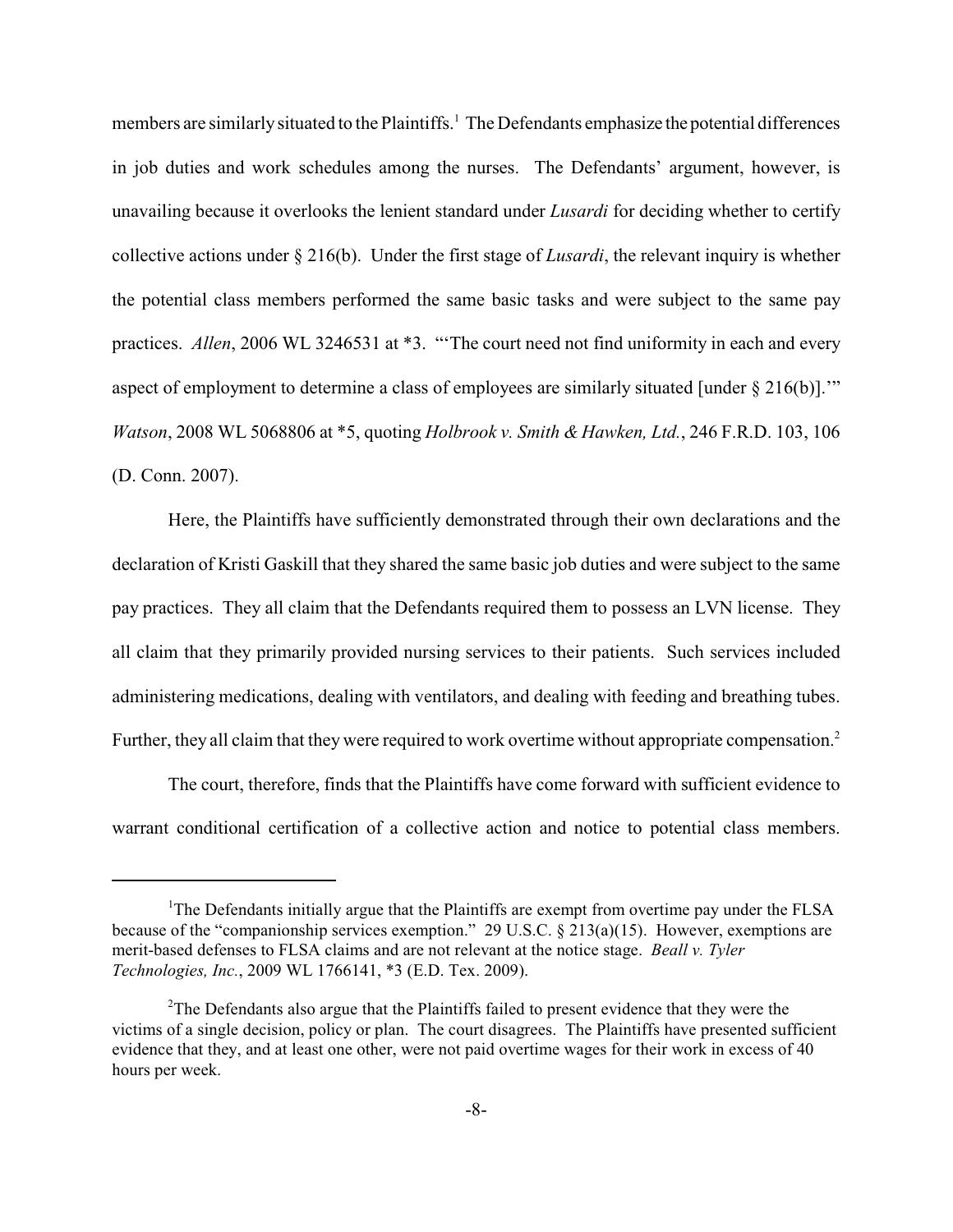Accordingly, the court hereby **GRANTS** the Plaintiffs' motion to conditionally certify collective action with the following limitations on the collective action and notice: to all Licensed Vocational Nurses and Registered Nurses who were or are employed by Defendant AOC at any time beginning three years before the filing of this lawsuit (August 9, 2007 to the present).<sup>3</sup>

To facilitate notice, the court **ORDERS** the Defendants to provide the Plaintiffs with the names and available contact information of potential class members. Such disclosures shall occur within twenty (20) days following the entry of this order and shall include the names, job titles, addresses, telephone numbers, Social Security numbers, and email addresses, if available, of the potential class members. *See Beall*, 2009 WL 1766141 at \*4. In addition, the court **ORDERS** the parties to meet and confer on the form of the notice for prospective plaintiffs. The parties are **ORDERED** to notify the court within ten (10) days following the entry of this order of any remaining disputes in this regard. *See id*. The Defendants will have an opportunity under stage two of *Lusardi* to make a motion to "decertify" the collective action if, after discovery, they can show that the class members are not similarly situated.

#### **CONCLUSION**

Based on the foregoing, the Plaintiffs' motion to conditionally certify collective action and motion to facilitate expedited notice and limited discovery (docket entry #15) is hereby **GRANTED**. Further, the Plaintiffs' motion for leave to file additional evidence in support of the motion to conditionally certify a collective action (docket entry #24) is **GRANTED**.

<sup>&</sup>lt;sup>3</sup>The term of three years reflects the three-year statute of limitations for willful violations of the FLSA. *See* 29 U.S.C. § 255(a). However, the court makes no determination at this time about the appropriateness of the three year statute of limitations as willfulness is a question of fact to be decided later in the case. *Cash v. Conn Appliances, Inc.*, 2 F.Supp.2d 884, 897 (E.D. Tex. 1997).